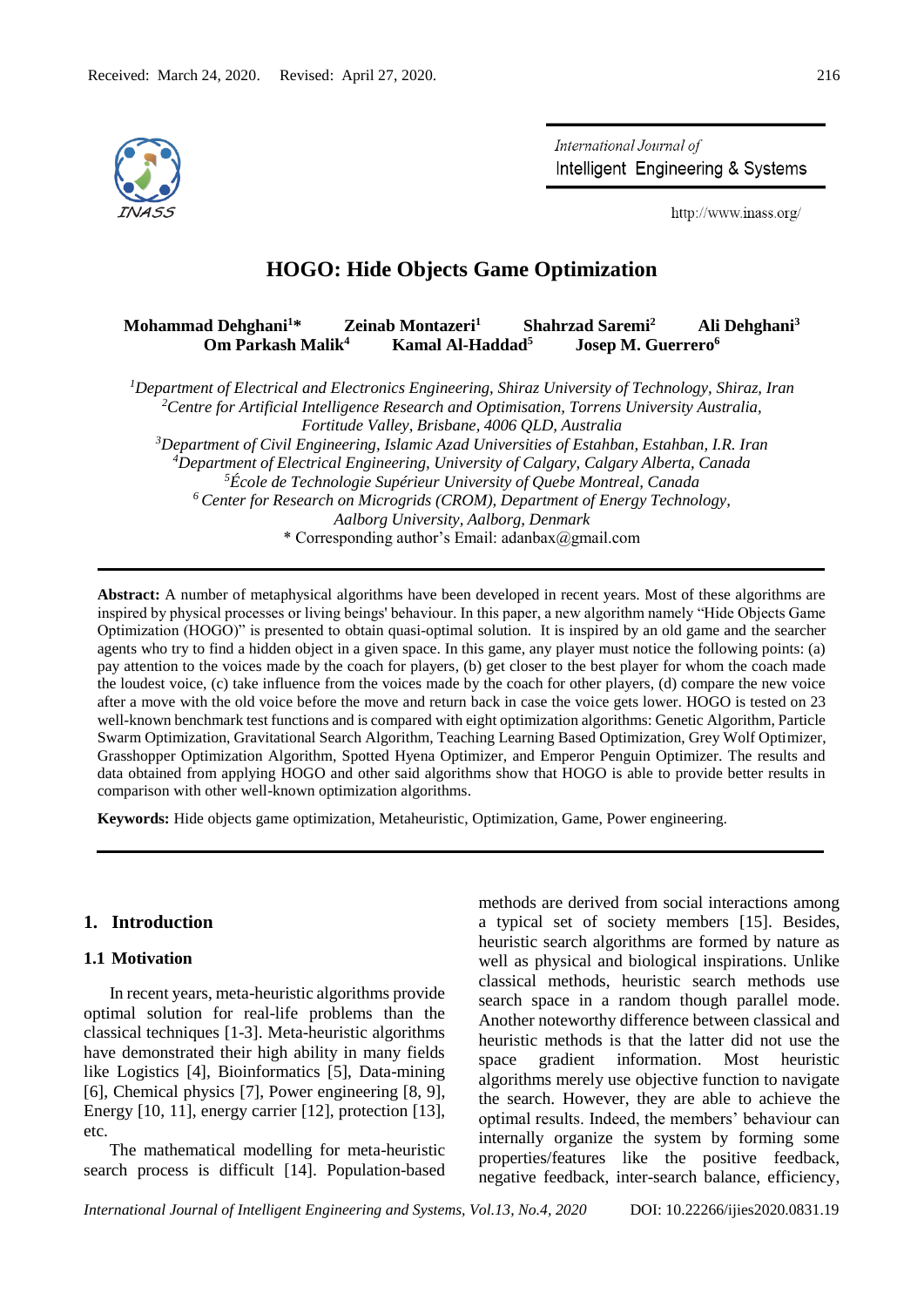and multiple interactions. The mentioned process is called self-organization [16, 17].

#### **1.2 Contribution**

Hitherto, many algorithms have been designed by researchers in physics-based, swarm-based, and evolutionary-based algorithms that are used in various scientific fields. Since players try to attain a target called victory in various group and individual games, the rules of these games are also very useful to design new optimization algorithms.

In this paper, a new game-based algorithm called Hide Objects Game Optimization is proposed that used in designing quasi-optimization algorithms. In the proposed algorithm, rules governing the game, the members' influence on each other, and the coach's influence on members are used to design a quasi-optimization algorithm known as Hide Objects Game Optimization (HOGO) algorithm. Although many optimization algorithms face with setting of multiple control parameters, the lack of control parameters is the important strong point of HOGO.

#### **1.3 Paper structure**

A brief history of the heuristics-based quasioptimization methods is given in section 2. The proposed Hide Objects Game Optimization (HOGO) algorithm is presented in Section 3. Properties of the proposed algorithm are explained in section 4. Experimental results are mentioned in section 5. Conclusions are drawn in section 6.

#### **2. Related works**

The most commonly algorithms are Genetic algorithm (GA) [18], Simulated Annealing (SA) [19], Harmony Search (HS) [20], Artificial Immune System (AIS) [21], Ant Colony Optimization (ACO) [22] and Particle Swarm Optimization (PSO) [23]. GA which is derived from the genetic law and reproduction is indeed based on the Darwin's theory [24]. SA is based on the process of cooling metals during metallurgy [19]. HS is an algorithm that imitates the melody improving process by the composer while composing [25]. AIS is inspired by the human body's biological system [21]. ACO simulates behaviour of ants while searching food [22]. PSO is derived from the birds' social behaviour while immigrating [26].

Physics-based algorithm have been developed using the rules of physics. Some of this kind of algorithms are: Spring Search Algorithm (SSA) [27] Inspired by Hooke's law, Gravitation Search Algorithm (GSA) [28] based on gravitational gravity

force, Charged System Search (CSS) [29] based on some principles from physics and mechanics which each agent is a Charged Particle, Galaxy-based Search Algorithm (GbSA) [30] based on spiral arm of spiral galaxies, Curved Space Optimization (CSO) [31] based on transformation of a random search space into a new search space based on concepts of space-time curvature in general relativity theory, Ray Optimization (RO) [32] algorithm based on the Snell's light refraction law, Artificial Chemical Reaction Optimization Algorithm (ACROA) [33] based on chemical reactions possess, Small World Optimization Algorithm (SWOA) [34] based on mechanism of small-world phenomenon, and Black Hole (BH) [35] based on [black hole](https://www.sciencedirect.com/topics/computer-science/black-hole) phenomenon.

Evolutionary-based algorithms have been involved evolutionary of a population in order to create new generations of genetically superior individuals are presented [36]. Genetic Algorithm (GA) [18], Differential Evolution (DE) [37], Evolution Strategy (ES) [38], Genetic Programming (GP) [39], and Biogeography-based Optimizer (BBO) [40] are part of this group of algorithms.

Swarm-based algorithms is inspired from the natural processes of plants, foraging behaviors of insects and social behaviors of animals. Some of these are Particle Swarm Optimization (PSO) [23], Ant Colony Optimization (ACO) [41], Artificial Bee Colony (ABC) [42], Bat-inspired Algorithm (BA) [43], Spotted Hyena Optimizer (SHO) [44], Cuckoo Search (CS) [45], Emperor Penguin Optimizer (EPO) [46], Grey Wolf Optimizer (GWO) [47], 'Following' Optimization Algorithm (FOA) [48], Orientation Search Algorithm (OSA) [49, 50], Group Optimization (GO) [51], Dice Game Optimizer (DGO) [52], Donkey Theorem Optimization (DTO) [53], Shell Game Optimization (SGO) [54], and Grasshopper Optimization Algorithm (GOA) [55].

In their performance structure, all the abovementioned algorithms have used a kind of statistical property and randomized phenomena, which exist in nature. In some other central force optimizations, which are indeed the universal gravity law metaphors, these random phenomena are not used and it is said that algorithms like these have the certainty property [56].

## **3. Hide objects game**

The hide objects game is an old game. In detail, at first, the coach gives an object to players; then, players known as searchers go out of the game field till the coach hides the object; after that, players return to the field and search while the coach tries to guide them by making sound/voice in that the voice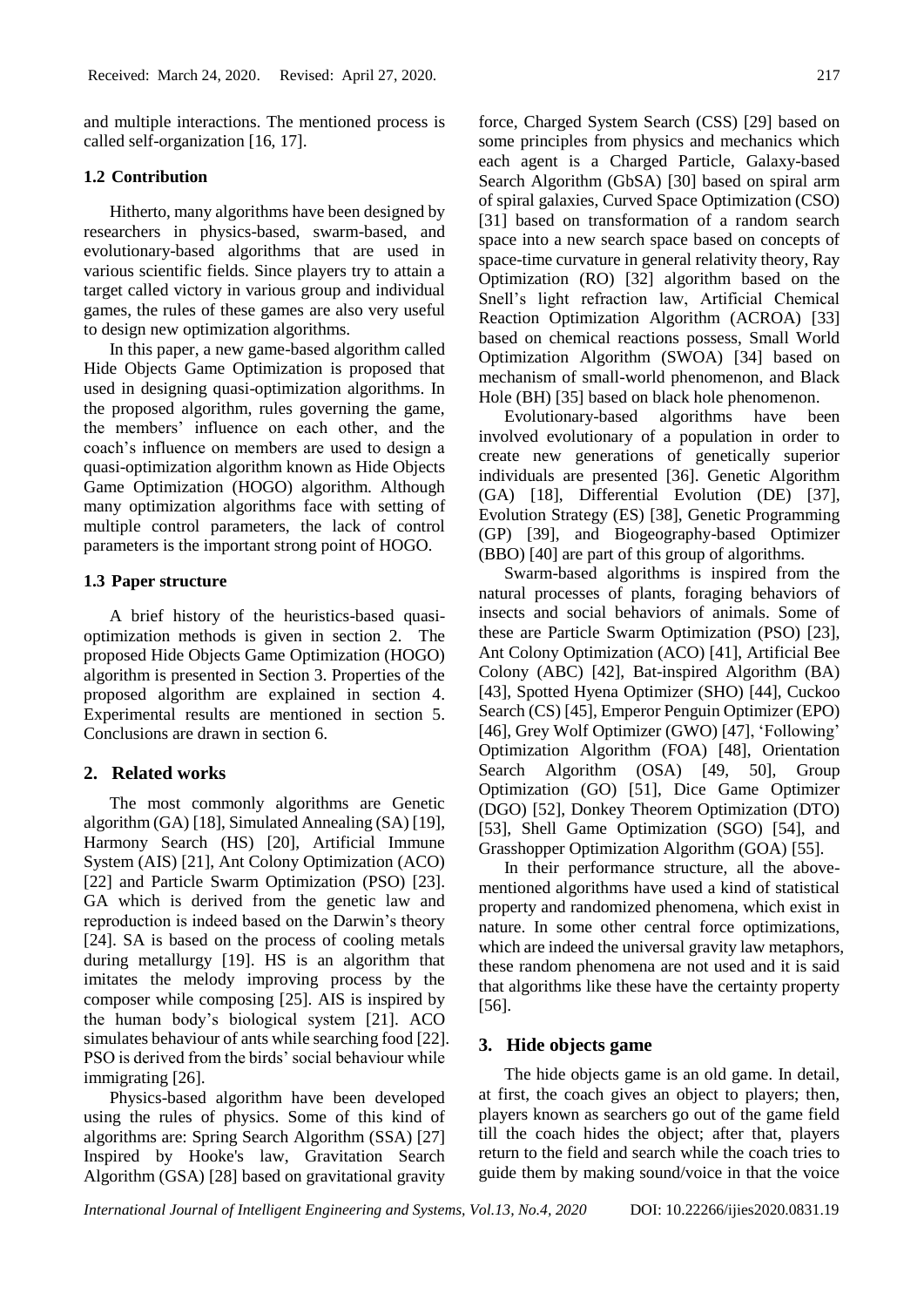gets louder when any player comes closer to the object and it gets lower when any player goes farther from the object.

In this game, any player must notice the following points:

- pay attention to the voices made by the coach for players
- get closer to the best player for whom the coach made the loudest voice
- take influence from the voices made by the coach for other players
- compare the new voice after a move with the old voice before the move and return back in case the voice gets lower.

## **4. Hide objects game optimization**

HOGO is defined in two general steps: 1- forming a time discrete artificial system in the problem space, the initial positioning of members, determining the governing laws and arranging parameters, 2- passing the time untill arriving at the stop time.

## **4.1 Making the system, determining the laws and arranging parameters**

Imagine the system as a set of 'm' players. The location of each player is a point in the space where it is a solution to the optimization problem. In Eq. (1) the *d* dimension location of the *i*-th player is shown as  $x_i^d$ .

$$
X_i = (x_i^1, \dots, x_i^d, \dots, x_i^n) \tag{1}
$$

At first, the initial location of these game players is made randomly on the game field. These players move towards the hidden object based on the laws that govern the game.

In this algorithm, the locations of the best and the worst players are shown as  $player_{best}$  and  $player_{worst}$ , respectively. These locations are shown in Eqs. (2) and (3).

$$
player_{best} = location of \min(fit_j)
$$
  

$$
j \in \{1:N\}
$$
 (2)

$$
player_{worst} = location \ of \ max(fit_j)
$$

$$
j \in \{1:N\}
$$
 (3)

In these relations,  $fit_j$  shows the value of the objective function member *j* and *N* shows the number of players. As mentioned in section 3, while playing HOGO, each player must take 4 points into account:

## *paying attention to the voices made by the coach for players*

To simulate the voices made by the coach, an objective function has been used. This means that any player with the better location is more suitable and accordingly he/she receives a louder voice. the voice made by the coach, is normalized and then it is computed using Eq. (4).

$$
Voice_i = \frac{fit_i - fit\left(player_{worst}\right)}{\sum_{j=1}^{N} [fit_j - fit\left( player_{worst}\right)]}
$$
(4)

Here,  $Voice_i$  is a voice made by the coach for member 'i'. The accumulation possibility of this voice is computed based on Eq. (5).

$$
P_i = \frac{Vole_i}{\sum_{j=1}^{N} Vole_j}
$$
 (5)

## *getting closer to the best player for whom the coach made the loudest voice*

In this game concerning the loudness of the voice, any player tries to guide his/her direction to the player for whom the coach made the loudest voice. This strategy is simulated based on Eq. (6).

$$
dX_1^{j,d} = \text{player}_{best}^d - X_0^{j,d} \tag{6}
$$

Here,  $dX_1^{j,d}$  shows the movement value of the j member's d-th dimension towards the best player location, and  $X_0^{j,d}$  represents the initial location of the j member's d-th dimension.

 *Receding from the worst player for whom the coach made the lowest voice*

In this strategy, players try to move away from the player who has the worst location and the lowest voice. This movement is shown in Eq. (7).

$$
dX_2^{j,d} = X_0^{j,d} - player_{worst}^d \tag{7}
$$

Here,  $dX_2^{j,d}$  shows the movement value of the j member's d-th dimension from the worst player location.

 *Taking influence from the voices made by the coach for other players*

Rather than the best and the worst players, each player of this game tries to take the best advantage of other players' locations. Here, each player assesses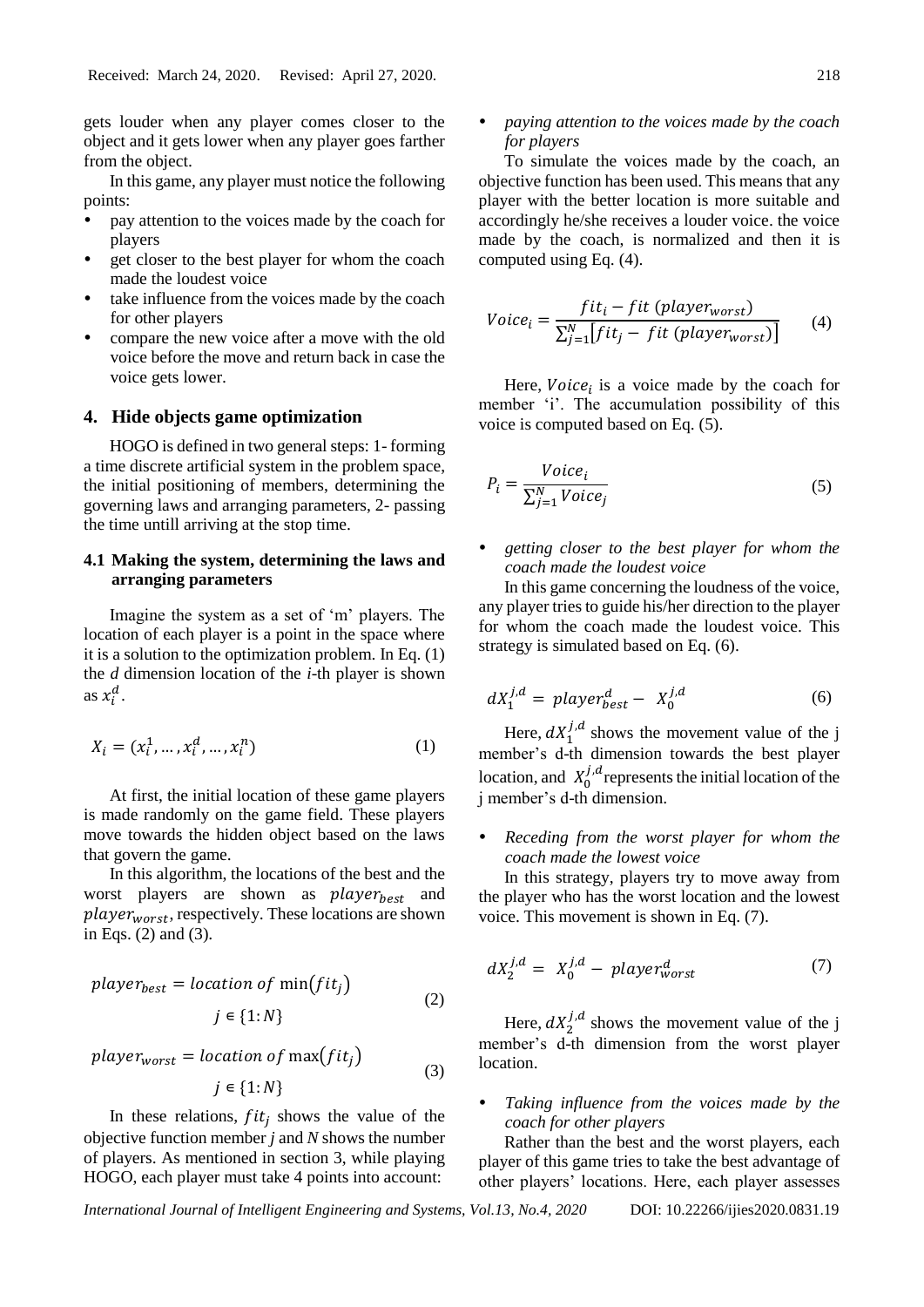the loudness of the voices made for other players and moves toward or away from the others by comparing the loudness of voices. To simulate this strategy, the roulette wheel operator is used. Therefore, the possible accumulation function computed in Eq. (5) is used to determine the influential player. Eq. (8) shows the movement value suitable for this strategy.

$$
dX_3^{j,d} = \begin{cases} X_0^{j,d} - X_0^{select,d} & P_j > P_{select} \\ X_0^{select,d} - X_0^{j,d} & else \end{cases}
$$
(8)

Here,  $dX_3^{j,d}$  shows the d-th dimension movement of member j that is suitable for the chosen influential player's location,  $X_0^{select,d}$  is the d-th dimension location, and  $P_{select}$  is the possible accumulation of the chosen influential player and  $P_i$  manifests member j's possible accumulation. Now,  $X^{\prime j,d}$  is the new initial location of the j member's d-th dimension that is calculated based on Eq. (9). here,  $r_1$ ,  $r_2$ , and  $r_3$ are random numbers with normal distributions in  $[0 - 1]$  span.

$$
X'^{j,d} = X_0^{j,d} + r_1 \times dX^{j,d} + r_2 \times dX^{j,d} + r_3 \times dX^{j,d}
$$
 (9)

 *Comparing the new voice after the move with the voice prior to the move and return back in case the voice gets lower*

In this strategy, the player is temporarily placed on location  $X^j$  based on Eq. (9). In this state suitable to the location, the coach makes a new sound as voicej for the player. Here, it is the player who decides where he/she must stand by comparing the new and the old voice of the coach. This means that the player stands in the new location if the new voice is higher than the old one. Otherwise, the player must return back to his/her previous location though this return may not be fulfilled since he/she exit the previous location. Accordingly, based on Eq. (10), he/she may be on a random location around the previous  $X^j$  location and *rand* is random numbers with normal distributions in  $[0 - 1]$  span. This strategy is well determined in Eq. (11).

$$
X''^{j,d} = (0.9 + 0.2 \times rand) \times X_0^{j,d} \tag{10}
$$

$$
X^{j} = \begin{cases} X'^{j} & \text{Voice}^{j} > \text{Voice}^{j} \\ X_{0}^{j,d} & \frac{\text{Voice}^{j}}{\max(\text{Voice})} > 0.5 \\ X''^{j} & \text{else} \end{cases}
$$
(11)

#### **4.2 Passing the time and updating parameters**

At the beginning of forming the system, any player is randomly placed in any location of the game. At any moment of time, players' locations are assessed and then their dislocations are measured based on Eqs.  $(1)$  to  $(11)$ . The stop condition can be determined after the passing of a distinct period of time. Different steps of the HOGO algorithm are as follows:

- 1. Determining the system atmosphere/space and the initial quantifying
- 2. Initial locating of players
- 3. Assessing players
- 4. Determining the voice for each player by the coach
- 5. Updating the locations of the best and the worst players
- 6. Updating the players' locations
- 7. Repeating steps 3 to 6 till the stop condition is satisfied
- 8. Finishing The flowchart of HOGO is shown in Fig. 1.

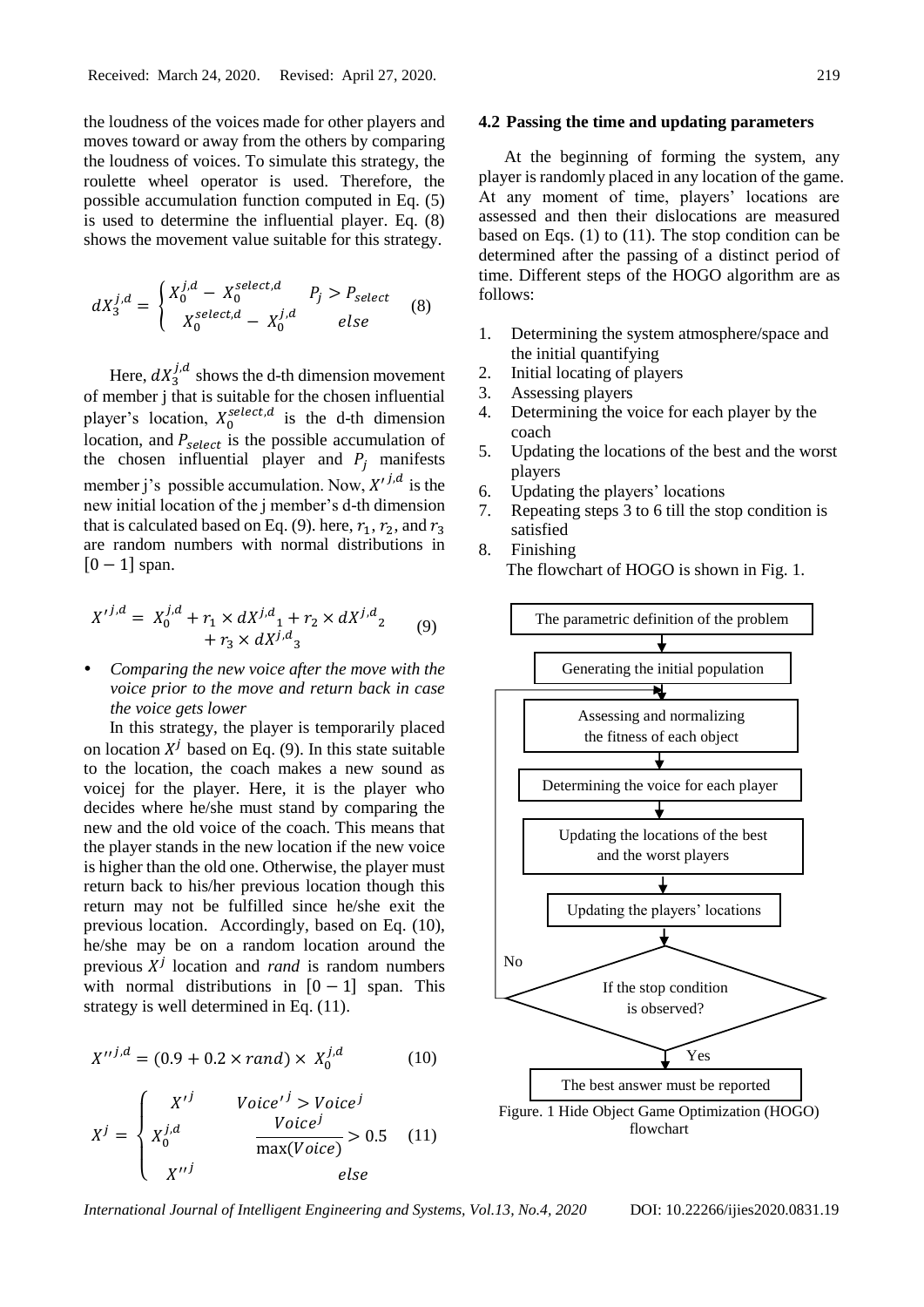## **5. Experimental results**

Performance of the HOGO is assessed by using 23 benchmark test functions [57].

#### **5.1 Algorithms used for comparison**

Performance of the HOGO is compared with the following eight optimization algorithms: Genetic Algorithm (GA) [24], Particle Swarm Optimization (PSO) [58], Gravitational Search Algorithm (GSA) [28], [Teaching Learning Based Optimization](https://www.sciencedirect.com/science/article/pii/S0010448510002484) (TLBO) [59], Grey Wolf Optimizer (GWO) [47], Grasshopper Optimization Algorithm (GOA) [55], Spotted Hyena Optimizer (SHO) [44], and Emperor Penguin Optimizer (EPO) [46].

- **Genetic Algorithm (GA) [24]:** GA is based on the survival of the highest and the natural selection of genetic science and Darwin evolutions.
- **Particle Swarm Optimization (PSO) [58]:** PSO is a swarm-based algorithm which simulated the movement of the bird group as part of a sociological study that studies the concept of collective intelligence in the biological community.
- **Gravitational Search Algorithm (GSA) [28]:**  GSA is inspired by law of gravity that its search agents are a set of objects that can be thought as planets of a system.
- **Teaching Learning Based Optimization (TLBO) [59]:** TLBO is based on the two phases of teaching and learning. The first stage involves teacher-learning, and the second stage involves learning from one another.
- **Grey Wolf Optimizer (GWO) [47]:** GWO is an algorithm based on nature and social behavior of the wolf during hunting.
- **Grasshopper Optimization Algorithm (GOA) [55]:** GOA is a nature-inspired algorithm that imitates and simulates the behavior of grasshoppers in the nature and the swarm movement of grasshoppers toward food sources.
- **Spotted Hyena Optimizer (SHO) [44]:** SHO is inspired by the behavior of spotted hyenas. The main concept behind this algorithm is the social relationship between spotted hyenas and their collaborative behavior.
- **Emperor Penguin Optimizer (EPO) [46]:** EPO is a swarm-based algorithm which simulates the behavior of the emperor's penguins.

## **5.2 Evaluation of unimodal test function with high dimensions**

Functions  $F_1$  to  $F_7$  are unimodal. The mean results of 20 times of the algorithm's independent running, are shown in Table 1. These results show that the proposed HOGO has a better performance in all  $F_1$  to F<sup>7</sup> functions than other algorithms.

#### **5.3 Evaluation of multimodal test functions with high dimensions**

In multimodal functions of  $F_8$  to  $F_{13}$ , by increasing the function dimensions, the number of local responses is increased exponentially. Therefore, arriving at the minimum response of these functions is hardly possible. In these types of functions, arriving at a response close to the ideal response represents the algorithm's high power in passing through the local wrong responses. Results gained from assessing F8 to F13 after 20 times running of HOGO and other algorithms are shown in Table 2. In all these functions, HOGO shows a better performance.

## **5.4 Evaluation of multimodal test functions with low dimensions**

Functions  $F_{14}$  to  $F_{23}$  have both low dimensions and low local responses. Results obtained from 20 times running of HOGO and other algorithm, are shown in Table 3. These results represent the suitable performance of HOGO in relation to other algorithms.

#### **5.5 Properties of the proposed algorithm**

In optimization, two functions are introduced as exploration and exploitation. In exploration, any optimization algorithm must be well able to search the whole problem space and this search must not be limited to some locations. In exploitation, the algorithm's ability in exploring optimal locations is the focus. In population-based algorithms, during the initial times of running the algorithm, a comprehensive search of the space is needed and along with the initial repetition, the algorithm must search the space as best as possible. However, as time passes the algorithm's ability is better revealed and the algorithm must locate optimal points concerning the population's findings [60].

Concerning the suitable number of members, the above algorithm can well search the problem space. The proposed strategy to improve and hasten the algorithm's search ability is the influence of players' dislocations strategy on each other. The mentioned strategy is controlled by Eq. (11). During the initial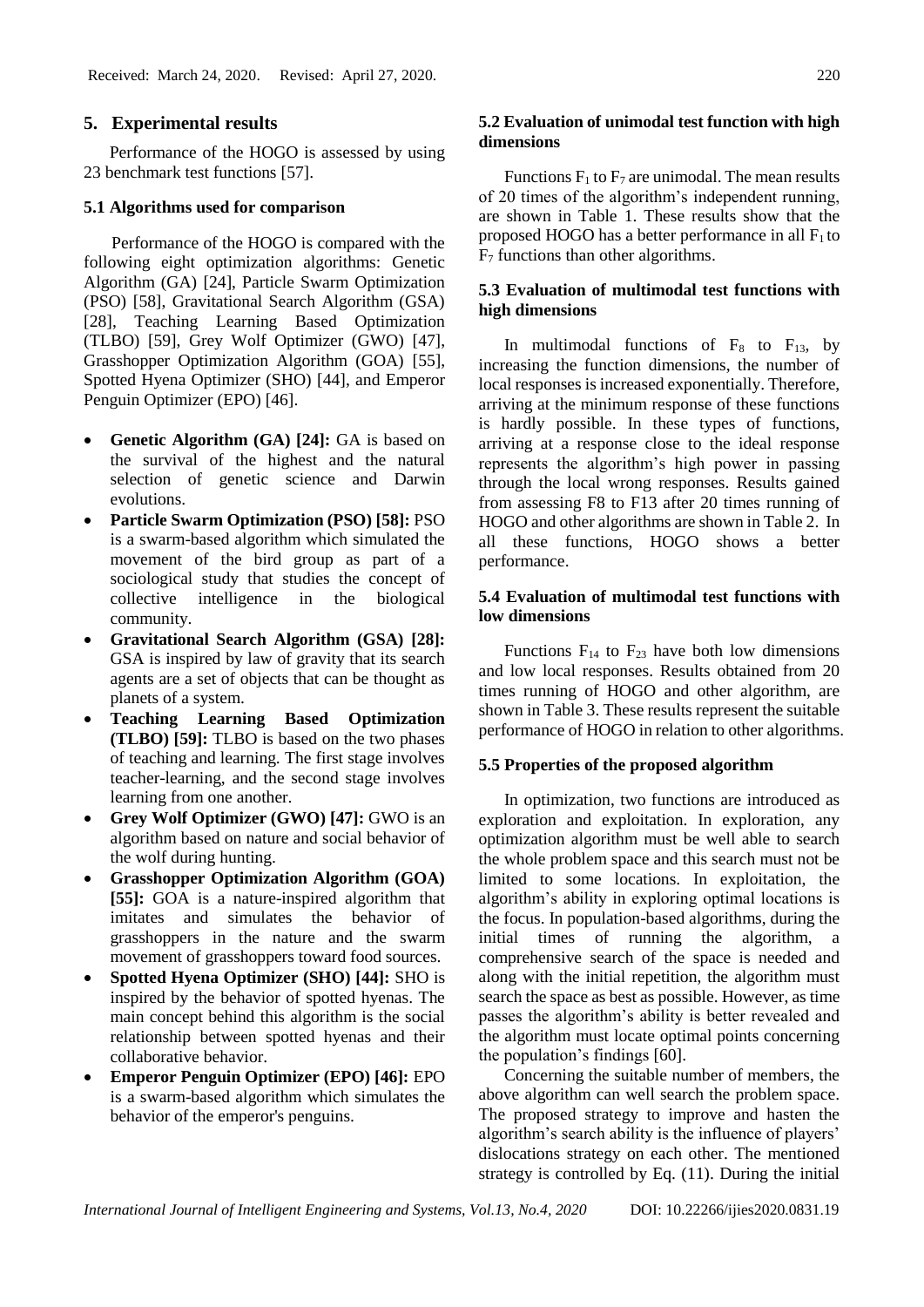iterations of this algorithm, the problem still needs the proper search though as time passes, the population arrives at better results.

In any iteration of the algorithm, players are influenced by each other concerning the loud voice receiver, the low voice receiver and other players. During initial iterations, the search space is well analysed not to put the algorithm in the local optimum. Since it is known that, after passing of sometime, players aggregate around better locations and since it is necessary to search the space more precisely with smaller steps, the players' influence on each other is decreased as time passes. Therefore, players are supposed to go to better locations as time passes.

Note that the computational complexity of the propose method is of *O(nmt)* where n is the number of solutions, *m* is the number of variables (dimension), and *t* shows the number of iterations. Therefore, the method can be considered as a computationally cheap method as compared to other meta-heuristics.

### **6. Conclusion**

Heuristics based algorithms have been widely used recently for optimization purposes. Most of these algorithms are formulated by taking inspiration from physical processes or living beings' behaviour. In this article, a new optimization algorithm, known as the hide objects game optimization (HOGO), is proposed. HOGO is introduced based on laws governing a game. In this game, players try to find the hidden object by taking the impression both from the coach and from each other. Two benchmark suites have been used to assess the proposed algorithm. On 23 benchmark test function HOGO and eight additional optimization algorithms were evaluated. HOGO performs well compared to GA, PSO, GSA, TLBO, GWO, GOA, SHO and EPO, according to the results. Based on the results achieved for HOGO and other mentioned optimization algorithms, it has been demonstrated that HOGO can very efficiently manage various kinds of restrictions and provides better solutions. Results obtained from running HOGO show that it performs very satisfactorily for all criterion functions.

In future works, the authors propose several ideas for study. One may create a binary variant of HOGO as an important potential contribution. HOGO may also be used to overcome many-objective real-life optimization as well as multi-objective problems.

|    |     |                        |                       | Table 1. Results for HOGO and other algorithms considering Unimodal test functions. |                       |                       |                        |                        |                        |                        |
|----|-----|------------------------|-----------------------|-------------------------------------------------------------------------------------|-----------------------|-----------------------|------------------------|------------------------|------------------------|------------------------|
|    |     | $\Im$                  | PS <sub>O</sub>       | GSA                                                                                 | TLBO                  | GOA                   | GWO                    | <b>SHO</b>             | EPO                    | HOGO                   |
|    | Ave | $1.95 \times 10^{-12}$ | $4.98\times10^{-9}$   | $1.16\times10^{-16}$                                                                | $3.55 \times 10^{-2}$ | $2.81\times10^{-1}$   | $7.86\times10^{-10}$   | $4.61\times10^{-23}$   | $5.71\times10^{-28}$   | $5.32\times10^{-36}$   |
|    | std | $2.01 \times 10^{-11}$ | $1.40\times10^{-8}$   | $6.10\times10^{-17}$                                                                | $1.06\times10^{-1}$   | $1.11\times10^{-1}$   | $8.11\times10^{-9}$    | $7.37\times10^{-23}$   | $8.31\times10^{-29}$   | $8.24 \times 10^{-37}$ |
|    | Ave | $6.53\times10^{-18}$   | $7.29\times10^{-4}$   | $1.70\times10^{-1}$                                                                 | $3.23 \times 10^{-5}$ | $3.96\times10^{-1}$   | $5.99 \times 10^{-20}$ | $1.20\times10^{-34}$   | $6.20\times10^{-40}$   | $6.25 \times 10^{-49}$ |
| Ę  | std | $5.10\times10^{-17}$   | $1.84 \times 10^{-3}$ | $9.29\times10^{-1}$                                                                 | $8.57 \times 10^{-5}$ | $1.41 \times 10^{-1}$ | $1.11 \times 10^{-17}$ | $1.30\times10^{-34}$   | $3.32\times10^{-40}$   | $2.35 \times 10^{-46}$ |
|    | Ave | $7.70\times10^{-10}$   | $1.40\times10^{+1}$   | $4.16\times10^{+2}$                                                                 | $4.91\times10^{+3}$   | $4.31 \times 10^{+1}$ | $9.19\times10^{-5}$    | $1.00\times10^{-14}$   | $2.05 \times 10^{-19}$ | $7.12\times10^{-26}$   |
|    | std | $7.36\times10^{-9}$    | 7.13                  | $1.56 \times 10^{+2}$                                                               | $3.89 \times 10^{+3}$ | 8.97                  | $6.16\times10^{-4}$    | $4.10\times10^{-14}$   | $9.17\times10^{-20}$   | $5.61\times10^{-29}$   |
|    | Ave | $9.17\times10^{+1}$    | $6.00\times10^{-1}$   | 1.12                                                                                | $1.87\times10^{+1}$   | $8.80\times10^{-1}$   | $8.73\times10^{-1}$    | $2.02 \times 10^{-14}$ | $4.32\times10^{-18}$   | $2.14 \times 10^{-27}$ |
|    | std | $5.67{\times}10^{+1}$  | $1.72 \times 10^{-1}$ | $9.89\times10^{-1}$                                                                 | 8.21                  | $2.50 \times 10^{-1}$ | $1.19\times10^{-1}$    | $2.43 \times 10^{-14}$ | $3.98 \times 10^{-19}$ | $6.85 \times 10^{-30}$ |
|    | Ave | $5.57\times10^{+2}$    | $4.93\times10^{+1}$   | $3.85 \times 10^{+1}$                                                               | $7.37\times10^{+2}$   | $1.18\times10^{+2}$   | $8.91\times10^{+2}$    | $2.79\times10^{+1}$    | 5.07                   | $4.32\times10^{-1}$    |
|    | std | $4.16\times10^{+1}$    | $3.89\times10^{+1}$   | $3.47\times10^{+1}$                                                                 | $1.98\times10^{+3}$   | $1.43\times10^{+2}$   | $2.97\times10^{+2}$    | 1.84                   | $4.90\times10^{-1}$    | $4.85 \times 10^{-2}$  |
|    | Ave | $3.15 \times 10^{-1}$  | $9.23 \times 10^{-9}$ | $1.08\times10^{-16}$                                                                | 4.88                  | $3.15 \times 10^{-1}$ | $8.18\times10^{-17}$   | $6.58\times10^{-1}$    | $7.01\times10^{-19}$   | $3.15\times10^{-26}$   |
| Fé | std | $9.98\times10^{-2}$    | $1.78\times10^{-8}$   | $4.00 \times 10^{-17}$                                                              | $9.75 \times 10^{-1}$ | $9.98\times10^{-2}$   | $1.70\times10^{-18}$   | $3.38\times10^{-1}$    | $4.39\times10^{-20}$   | $6.31\times10^{-28}$   |
|    | Ave | $6.79\times10^{-4}$    | $6.92\times10^{-2}$   | $7.68\times10^{-1}$                                                                 | $3.88 \times 10^{-2}$ | $2.02\times10^{-2}$   | $5.37\times10^{-1}$    | $7.80\times10^{-4}$    | $2.71 \times 10^{-5}$  | $2.16\times10^{-9}$    |
|    | std | $3.29 \times 10^{-3}$  | $2.87\times10^{-2}$   | 2.77                                                                                | $5.79\times10^{-2}$   | $7.43\times10^{-3}$   | $1.89\times10^{-1}$    | $3.85 \times 10^{-4}$  | $9.26 \times 10^{-6}$  | $1.24 \times 10^{-7}$  |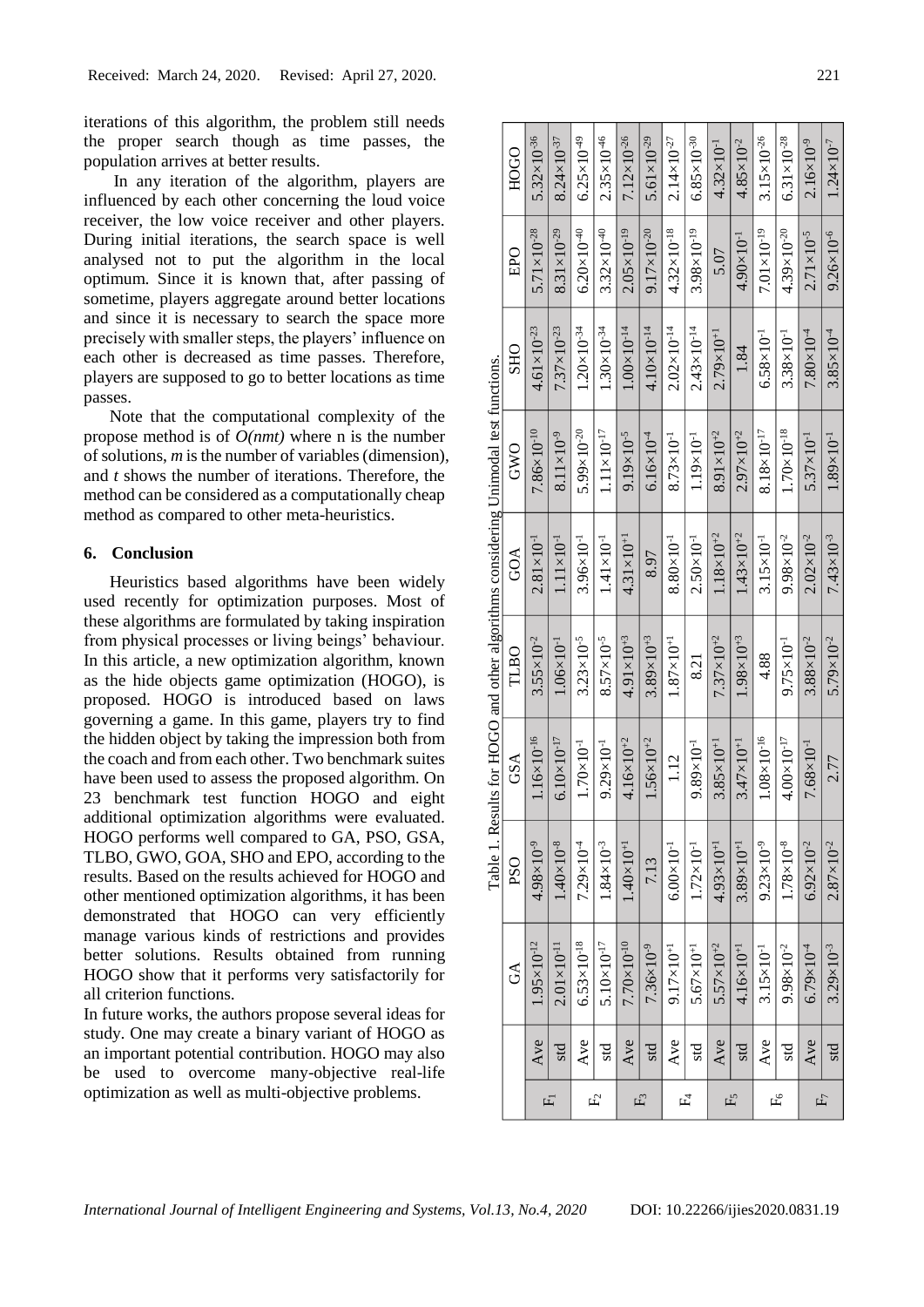| Table 2. Results for HOGO and other algorithms considering Multimodal test functions. | HOGO                      | $-1.2\times10^{+4}$    | $8.72 \times 10^{-12}$      | $5.62\times10^{-4}$   | $3.21 \times 10^{-2}$ | $2.61\times10^{-20}$   | $2.14 \times 10^{-18}$ | $1.56 \times 10^{-10}$ | $4.15 \times 10^{-7}$ | $4.87\times10^{-5}$   | $3.96\times10^{-4}$   | 0.00                   | 0.00                   |
|---------------------------------------------------------------------------------------|---------------------------|------------------------|-----------------------------|-----------------------|-----------------------|------------------------|------------------------|------------------------|-----------------------|-----------------------|-----------------------|------------------------|------------------------|
|                                                                                       | EPO                       | $-8.76\times10^{+2}$   | $5.92\times10^{+1}$         | $6.90\times10^{-1}$   | $4.81 \times 10^{-1}$ | $8.03\times10^{-16}$   | $2.74 \times 10^{-14}$ | $4.20 \times 10^{-5}$  | $4.73\times10^{-4}$   | $5.09\times10^{-3}$   | $3.75 \times 10^{-3}$ | $1.25 \times 10^{-8}$  | $2.61 \times 10^{-7}$  |
|                                                                                       | <b>SHO</b>                | $-6.14\times10^{+2}$   | $9.32\times10^{+1}$         | $4.34 \times 10^{-1}$ | 1.66                  | $1.63\times10^{-14}$   | $3.14 \times 10^{-15}$ | $2.29\times10^{-3}$    | $5.24 \times 10^{-3}$ | $3.93\times10^{-2}$   | $2.42\times10^{-2}$   | $4.75 \times 10^{-1}$  | $2.38 \times 10^{-1}$  |
|                                                                                       | GWO                       | $-4.69\times10^{+1}$   | $3.94 \times 10^{+1}$       | $4.85 \times 10^{-2}$ | $3.91\times10^{+1}$   | $2.83\times10^{-8}$    | $4.34 \times 10^{-7}$  | $2.49 \times 10^{-5}$  | $1.34 \times 10^{-4}$ | $1.34 \times 10^{-5}$ | $6.23 \times 10^{-4}$ | $9.94 \times 10^{-8}$  | $2.61 \times 10^{-7}$  |
|                                                                                       | GOA                       | $-6.92\times10^{+2}$   | $9.19\times10\times10^{+1}$ | $1.01\times10^{+2}$   | $1.89\times10^{+1}$   | 1.15                   | $7.87\times10^{-1}$    | $5.74 \times 10^{-1}$  | $1.12\times10^{-1}$   | 1.27                  | 1.02                  | $6.60\times10^{-2}$    | $4.33 \times 10^{-2}$  |
|                                                                                       | TLBO                      | $-3.81\times10^{+2}$   | $2.83\times10^{+1}$         | $2.23 \times 10^{+1}$ | $3.25 \times 10^{+1}$ | $1.55 \times 10^{+1}$  | 8.11                   | $3.01\times10^{-1}$    | $2.89\times10^{-1}$   | $5.21 \times 10^{+1}$ | $2.47\times10^{+2}$   | $2.81\times10^{+2}$    | $8.63\times10^{+2}$    |
|                                                                                       | GSA                       | $-2.75 \times 10^{+2}$ | $5.72 \times 10^{+1}$       | $3.35 \times 10^{+1}$ | $1.19\times10^{+1}$   | $8.25 \times 10^{-9}$  | $1.90\times10^{-9}$    | 8.19                   | 3.70                  | $2.65 \times 10^{-1}$ | $3.14 \times 10^{-1}$ | $5.73 \times 10^{-32}$ | $8.95 \times 10^{-32}$ |
|                                                                                       | PSO <sub>1</sub>          | $-5.01\times10^{+2}$   | $4.28 \times 10^{+1}$       | $1.20 \times 10^{-1}$ | $4.01\times10^{+1}$   | $5.20\times10^{-11}$   | $1.08\times10^{-10}$   | $3.24 \times 10^{-6}$  | $4.11 \times 10^{-5}$ | $8.93\times10^{-8}$   | $4.77\times10^{-7}$   | $6.26 \times 10^{-2}$  | $4.39 \times 10^{-2}$  |
|                                                                                       | $\mathbb{C}^{\mathsf{A}}$ | $-5.11 \times 10^{+2}$ | $4.37 \times 10^{+1}$       | $1.23 \times 10^{-1}$ | $4.11 \times 10^{+1}$ | $5.31 \times 10^{-11}$ | $1.11 \times 10^{-10}$ | $3.31\times10^{-6}$    | $4.23 \times 10^{-5}$ | $9.16\times10^{-8}$   | $4.88\times10^{-7}$   | $6.39\times10^{-2}$    | $4.49\times10^{-2}$    |
|                                                                                       |                           | Ave                    | std                         | Ave                   | std                   | Ave                    | std <sup>-</sup>       | Ave                    | std                   | Ave                   | std                   | Ave                    | std                    |
|                                                                                       |                           |                        |                             | Ę                     |                       |                        | $F_{10}$               | Ē                      |                       |                       | $F_{12}$              |                        | $F_{13}$               |

| <b>PSO</b><br>$\mathfrak{S}$                                                                 | $-5.01\times10^{+2}$<br>$-5.11\times10^{+2}$<br>Ave | $4.28\times10^{+1}$<br>$4.37\times10^{+}$ | $1.20 \times 10^{-1}$<br>$.23\times10^{-1}$<br>Ave | $4.01\times10^{+1}$<br>$4.11\times10^{+1}$ | $5.20\times10^{-11}$<br>$5.31 \times 10^{-11}$<br>Ave | $1.08\times10^{-10}$<br>$1.11\times10^{-10}$ | $3.24 \times 10^{-6}$<br>$3.31\times10^{-6}$<br>Ave | $4.11 \times 10^{-5}$<br>$4.23 \times 10^{-5}$<br>std | $8.93\times10^{-8}$<br>$9.16\times10^{-8}$<br>Ave | $4.77\times10^{-7}$<br>$4.88 \times 10^{-7}$ | $6.26\times10^{-2}$<br>$6.39\times10^{-2}$<br>Ave | $4.39\times10^{-2}$<br>$4.49\times10^{-2}$ | Table 3.                                                                                        | $\mathfrak{S}$    | 4.39<br>Ave                 | $4.41 \times 10^{-2}$<br>std | $7.36\times10^{-2}$<br>Ave                   | $2.39\times10^{-3}$<br>std                 | $-1.02$<br>Ave     | $4.19\times10^{-7}$<br>std | $3.98 \times 10^{-1}$<br>Ave               | $3.71\times10^{-17}$<br>std                  | 3.00<br>Ave  | $6.33\times10^{-7}$<br>std                   | $-3.81$<br>Ave     | $4.37\times10^{-10}$<br>std                   | $-2.39$<br>Ave     | $2.66 \times 10^{-1}$<br>$4.37 \times 10^{-7}$<br>std | $-5.19$<br>Ave     | 2.34<br>std         | $-2.97$<br>Ave     | $.37\times10^{-2}$<br>std |  |
|----------------------------------------------------------------------------------------------|-----------------------------------------------------|-------------------------------------------|----------------------------------------------------|--------------------------------------------|-------------------------------------------------------|----------------------------------------------|-----------------------------------------------------|-------------------------------------------------------|---------------------------------------------------|----------------------------------------------|---------------------------------------------------|--------------------------------------------|-------------------------------------------------------------------------------------------------|-------------------|-----------------------------|------------------------------|----------------------------------------------|--------------------------------------------|--------------------|----------------------------|--------------------------------------------|----------------------------------------------|--------------|----------------------------------------------|--------------------|-----------------------------------------------|--------------------|-------------------------------------------------------|--------------------|---------------------|--------------------|---------------------------|--|
| Table 2. Results for HOGO and other algorithms considering Multimodal test functions.<br>GSA | $-2.75 \times 10^{+2}$                              | $5.72 \times 10^{-1}$                     | $3.35 \times 10^{+1}$                              | $1.19\times10^{+1}$                        | $8.25 \times 10^{-9}$                                 | $1.90\times10^{-9}$                          | 8.19                                                | 3.70                                                  | $2.65 \times 10^{-1}$                             | $3.14 \times 10^{-1}$                        | $5.73\times10^{-32}$                              | $8.95\times10^{-32}$                       | Results for HOGO and other algorithms considering Multimodal test functions with low dimension. | GSA<br><b>PSO</b> | 3.61<br>$\frac{2.77}{2.32}$ | 2.96                         | $6.84 \times 10^{-2}$<br>$9.09\times10^{-3}$ | $7.37\times10^{-2}$<br>$2.38\times10^{-3}$ | $-1.02$<br>$-1.02$ | 0.00<br>$0.00$             | $3.98\times10^{-1}$<br>$3.98\times10^{-1}$ | $1.13\times10^{-16}$<br>$9.03\times10^{-16}$ | 3.00<br>3.00 | $3.24 \times 10^{-2}$<br>$6.59\times10^{-5}$ | $-3.86$<br>$-3.80$ | $4.15 \times 10^{-1}$<br>$3.37\times10^{-15}$ | $-1.47$<br>$-3.32$ | $5.32 \times 10^{-1}$                                 | $-4.57$<br>$-7.54$ | 1.30<br>2.77        | $-6.58$<br>$-8.55$ | 2.64<br>3.08              |  |
| <b>TLBO</b>                                                                                  | $-3.81\times10^{+2}$                                | $2.83\times10^{+1}$                       | $2.23\times10^{+1}$                                | $3.25 \times 10^{+1}$                      | $1.55 \times 10^{+1}$                                 | 8.11                                         | $3.01\times10^{-1}$                                 | $2.89\times10^{-1}$                                   | $5.21 \times 10^{+1}$                             | $2.47\times10^{+2}$                          | $2.81\times10^{+2}$                               | $8.63\times10^{+2}$                        |                                                                                                 | <b>TLBO</b>       | 6.79                        | 1.12                         | $5.15 \times 10^{-2}$                        | $3.45 \times 10^{-3}$                      | $-1.01$            | $3.64\times10^{-8}$        | $3.98 \times 10^{-1}$                      | $9.45 \times 10^{-15}$                       | 3.00         | $1.94 \times 10^{-10}$                       | $-3.73$            | $9.69\times10^{-4}$                           | $-2.17$            | $1.64 \times 10^{-1}$                                 | $-7.33$            | 1.29                | $-1.00$            | $2.89\times10^{4}$        |  |
| GOA                                                                                          | $-6.92\times10^{+2}$                                | $9.19\times10\times10^{+1}$               | $1.01\times10^{+2}$                                | $1.89\times10^{+1}$                        | 1.15                                                  | $7.87\times10^{-1}$                          | $5.74 \times 10^{-1}$                               | $1.12\times10^{-1}$                                   | 1.27                                              | 1.02                                         | $6.60 \times 10^{-2}$                             | $4.33 \times 10^{-2}$                      |                                                                                                 | GOA               | $9.98\times10^{+1}$         | $9.14 \times 10^{-1}$        | $7.15\times10^{-2}$                          | $1.26 \times 10^{-1}$                      | $-1.02$            | $4.74 \times 10^{-8}$      | $3.98\times10^{-1}$                        | $1.15\times10^{-7}$                          | 3.00         | $1.48\times10^{+1}$                          | $-3.77$            | $3.53\times10^{-7}$                           | $-3.23$            | $5.37\times10^{-2}$                                   | $-7.38$            | 2.91                | $-8.50$            | 3.02                      |  |
| GWO                                                                                          | $4.69 \times 10^{+1}$                               | $3.94 \times 10^{+1}$                     | $4.85 \times 10^{-2}$                              | $3.91 \times 10^{+1}$                      | $2.83\times10^{-8}$                                   | $4.34 \times 10^{-7}$                        | $2.49 \times 10^{-5}$                               | $1.34 \times 10^{-4}$                                 | $1.34 \times 10^{-5}$                             | $6.23 \times 10^{-4}$                        | $9.94 \times 10^{-8}$                             | $2.61 \times 10^{-7}$                      |                                                                                                 | GWO               | 1.26                        | $6.86 \times 10^{-1}$        | $1.01\times10^{-2}$                          | $3.75 \times 10^{-3}$                      | $-1.02$            | $3.23 \times 10^{-5}$      | $3.98 \times 10^{-1}$                      | $7.61\times10^{-4}$                          | 3.00         | $2.25 \times 10^{-5}$                        | $-3.75$            | $2.55 \times 10^{-3}$                         | $-2.84$            | $3.71 \times 10^{-1}$                                 | $-2.28$            | 1.80                | $-3.99$            | 1.99                      |  |
| <b>OHS</b>                                                                                   | $-6.14 \times 10^{+2}$                              | $9.32\times10^{+1}$                       | $4.34 \times 10^{-1}$                              | 1.66                                       | $1.63\times10^{-14}$                                  | $3.14\times10^{-15}$                         | $2.29\times10^{-3}$                                 | $5.24 \times 10^{-3}$                                 | $3.93\times10^{-2}$                               | $2.42\times10^{-2}$                          | $4.75 \times 10^{-1}$                             | $2.38 \times 10^{-1}$                      |                                                                                                 | <b>OHS</b>        | 3.71                        | 3.86                         | $3.66 \times 10^{-2}$                        | $7.60\times10^{-2}$                        | $-1.02$            | $7.02\times10^{-9}$        | $3.98 \times 10^{-1}$                      | $7.00\times10^{-7}$                          | 3.00         | $7.16\times10^{-6}$                          | $-3.84$            | $1.57\times10^{-3}$                           | $-3.27$            | $7.27\times10^{-2}$                                   | $-9.65$            | 1.54                | $-1.04$            | $2.73\times10^{-4}$       |  |
| EPO                                                                                          | $-8.76\times10^{+2}$                                | $5.92\times10^{+1}$                       | $6.90\times10^{-1}$                                | $4.81 \times 10^{-1}$                      | $8.03\times10^{-16}$                                  | $2.74 \times 10^{-14}$                       | $4.20 \times 10^{-5}$                               | $4.73 \times 10^{-4}$                                 | $5.09\times10^{-3}$                               | $3.75 \times 10^{-3}$                        | $1.25 \times 10^{-8}$                             | $2.61 \times 10^{-7}$                      |                                                                                                 | EPO               | 1.08                        | $4.11\times10^{-2}$          | $8.21\times10^{-3}$                          | $4.09\times10^{-3}$                        | $-1.02$            | $9.80\times10^{-7}$        | $3.98\times10^{-1}$                        | $5.39\times10^{-5}$                          | 3.00         | $1.15 \times 10^{-8}$                        | $-3.86$            | $6.50\times10^{-7}$                           | $-2.81$            | $7.11 \times 10^{-1}$                                 | $-8.07$            | 2.29                | $-10.01$           | $3.97\times10^{-2}$       |  |
| HOGO                                                                                         | $-1.2\times10^{+4}$                                 | $8.72\times10^{-12}$                      | $5.62\times10^{-4}$                                | $3.21 \times 10^{-2}$                      | $2.61\times10^{-20}$                                  | $2.14\times10^{-18}$                         | $1.56\times10^{-10}$                                | $4.15 \times 10^{-7}$                                 | $4.87\times10^{-5}$                               | $3.96\times10^{-4}$                          | 0.00                                              | 0.00                                       |                                                                                                 | HOGO              | $9.91\times10^{-1}$         | $6.52 \times 10^{-12}$       | $2.35 \times 10^{-4}$                        | $1.13\times10^{-5}$                        | $-1.03$            | $4.52 \times 10^{-10}$     | $3.98 \times 10^{-1}$                      | $3.25 \times 10^{-21}$                       | 3.00         | $5.32\times10^{-19}$                         | $-3.86$            | $8.67\times10^{-11}$                          | $-3.31$            | $3.51\times10^{-5}$                                   | $-10.15$           | $2.32\times10^{-3}$ | $-10.40$           | $4.52\times10^{-8}$       |  |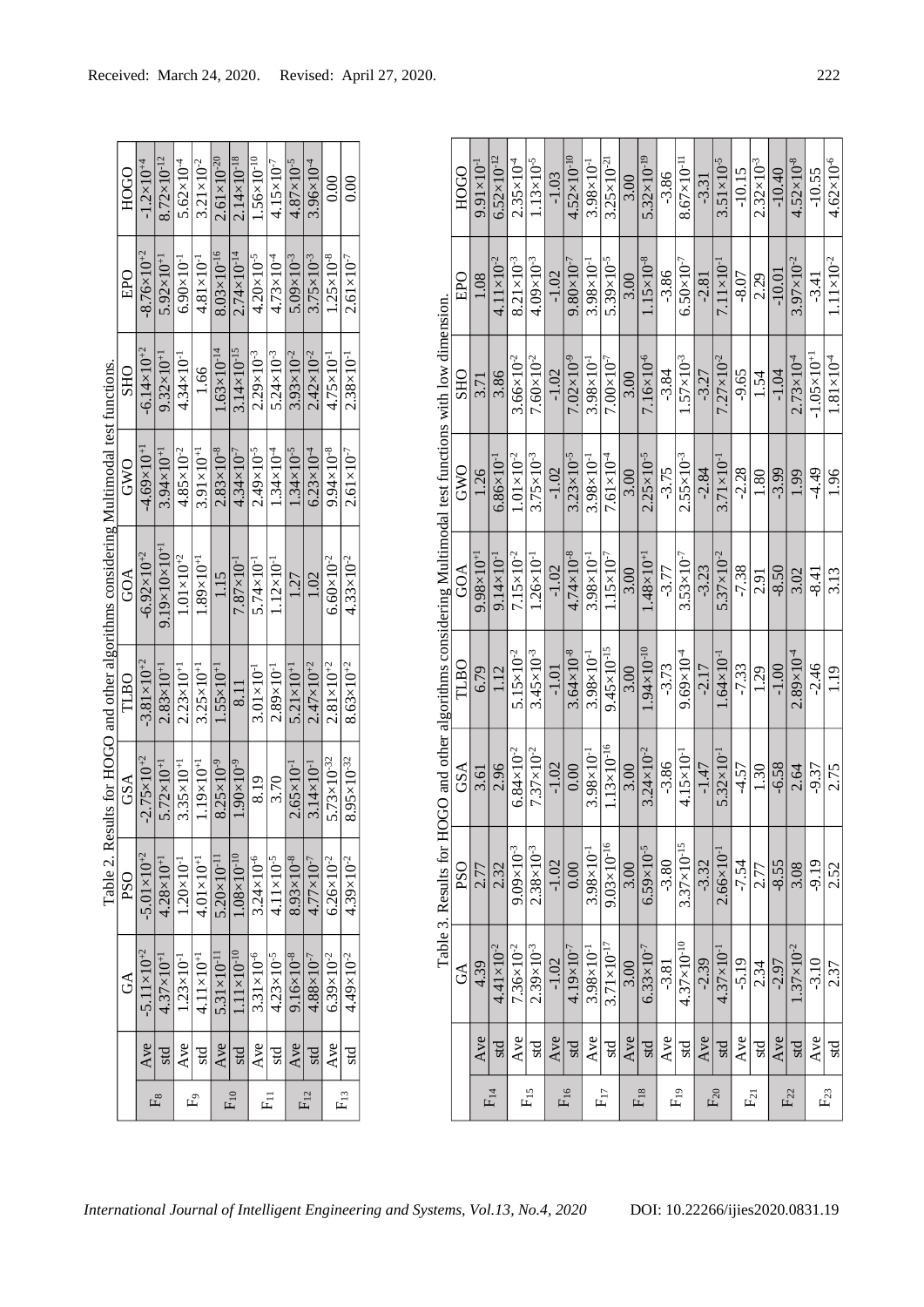### **Conflicts of Interest**

The authors declare no conflict of interest.

#### **Author Contributions**

Conceptualization, M. Dehghani, Z. Montazeri, and J.M. Guerrero.; methodology, M. Dehghani and A. Dehghani.; software, M. Dehghani and A. Dehghani.; validation, J.M. Guerrero, K. Al-Haddad and O.P. Malik.; formal analysis, O.P. Malik and S. Saremi.; investigation, M. Dehgani and A. Dehghani.; resources, J.M. Guerrero.; data curation, S. Saremi and K. Al-Haddad; writing—original draft preparation, M. Dehghani and Z. Montazeri.; writing—review and editing, S. Saremi, O.P. Malik, and K. Al-Haddad.; visualization, M. Dehghani.; supervision, M. Dehghani.; project administration, M. Dehghani and Z. Montazeri; funding acquisition, J.M. Guerrero.

#### **Acknowledgments**

This work was supported by VILLUM FONDEN under the VILLUM Investigator Grant (no. 25920): Center for Research on Microgrids (CROM).

#### **References**

- [1] M. Dehghani, Z. Montazeri, O. P. Malik, K. Al-Haddad, J. M. Guerrero, and G. Dhiman, "A New Methodology Called Dice Game Optimizer for Capacitor Placement in Distribution Systems", *Електротехніка і Електромеханіка*, No. 1, pp. 61-64, 2020.
- [2] Z. Montazeri and T. Niknam, "Energy Carriers Management Based on Energy Consumption", In: *Proc. of IEEE 4th International Conf. on Knowledge-Based Engineering and Innovation (KBEI),* Tehran, Iran, pp. 539-543, 2017.
- [3] S. Dehbozorgi, A. Ehsanifar, Z. Montazeri, M. Dehghani, and A. Seifi, "Line Loss Reduction and Voltage Profile Improvement in Radial Distribution Networks Using Battery Energy Storage System", In: *Proc. of IEEE 4th International Conf. on Knowledge-Based Engineering and Innovation (KBEI),* Tehran, Iran, pp. 215-219, 2017.
- [4] E. Stripling, S. vanden Broucke, K. Antonio, B. Baesens, and M. Snoeck, "Profit maximizing logistic model for customer churn prediction using genetic algorithms", *Swarm and Evolutionary Computation,* Vol. 40, pp. 116-130, 2018.
- [5] I. V. Antonov, E. Mazurov, M. Borodovsky, and Y. A. Medvedeva, "Prediction of lncRNAs and their interactions with nucleic acids:

benchmarking bioinformatics tools", *Briefings in Bioinformatics,* 2018.

- [6] Y. Djenouri, A. Belhadi, and R. Belkebir, "Bees swarm optimization guided by data mining techniques for document information retrieval", *Expert Systems With Applications,* Vol. 94, pp. 126-136, 2018.
- [7] N. Artrith, A. Urban, and G. Ceder, "Constructing first-principles phase diagrams of amorphous Li x Si using machine-learningassisted sampling with an evolutionary algorithm", *The Journal of Chemical Physics,*  Vol. 148, p. 241711, 2018.
- [8] M. Dehghani, M. Mardaneh, Z. Montazeri, A. Ehsanifar, M. Ebadi, and O. Grechko, "Spring Search Algorithm for Simultaneous Placement of Distributed Generation and Capacitors", *Електротехніка і Електромеханіка*, No. 6, pp. 68-73, 2018.
- [9] M. Dehghani, Z. Montazeri, and O. P. Malik, "Optimal Sizing and Placement of Capacitor Banks and Distributed Generation in Distribution Systems Using Spring Search Algorithm", *International Journal of Emerging Electric Power Systems*, Vol. 21, 2020.
- [10] Z. Montazeri and T. Niknam, "Optimal Utilization of Electrical Energy from Power Plants Based on Final Energy Consumption Using Gravitational Search Algorithm", *Електротехніка і Електромеханіка*, No. 4, pp. 70-73, 2018.
- [11] M. Dehghani, Z. Montazeri, and O. P. Malik, "Energy commitment: a Planning of Energy Carrier Based on Energy Consumption", *Електротехніка і Електромеханіка*, No. 4, pp. 69-72, 2019.
- [12] M. Dehghani, Z. Montazeri, A. Ehsanifar, A. Seifi, M. Ebadi, and O. Grechko, "Planning of Energy Carriers Based on Final Energy Consumption Using Dynamic Programming and Particle Swarm Optimization", *Електротехніка і Електромеханіка,* Vol. 5, pp. 62-71, 2018.
- [13] A. Ehsanifar, M. Dehghani, and M. Allahbakhshi, "Calculating the Leakage Inductance for Transformer Inter-Turn Fault Detection Using Finite Element Method", In: *Proc. of Iranian Conference on Electrical Engineering (ICEE),* Tehran, Iran, pp. 1372- 1377, 2017.
- [14] M. Dehghani, Z. Montazeri, A. Dehghani, N. Nouri, and A. Seifi, "BSSA: Binary Spring Search Algorithm", In: *Proc. of IEEE 4th International Conf. on Knowledge-Based*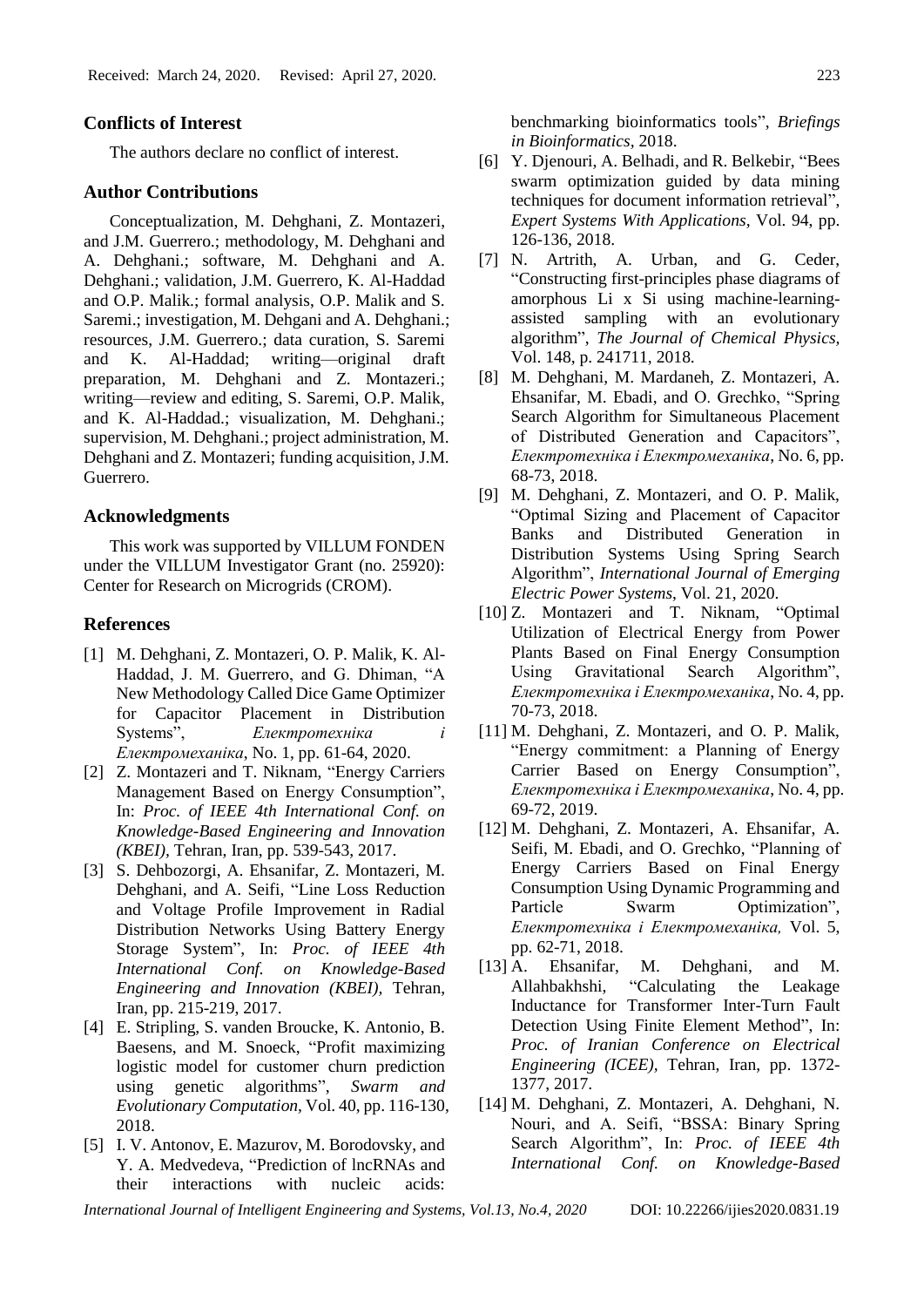*Engineering and Innovation (KBEI),* Tehran, Iran, pp. 220-224, 2017.

- [15] A. Silva, A. Neves, and E. Costa, "An empirical comparison of particle swarm and predator prey optimisation", In: *Proc. of Irish Conference on Artificial Intelligence and Cognitive Science*, pp. 103-110, 2002.
- [16] P. Tarasewich and P. R. McMullen, "Swarm" intelligence: power in numbers", *Communications of the ACM,* Vol. 45, pp. 62-67, 2002.
- [17] T. Kohonen, *Self-organization and associative memory*, Vol. 8: Springer Science & Business Media, 2012.
- [18] K.-S. Tang, K.-F. Man, S. Kwong, and Q. He, "Genetic algorithms and their applications", *IEEE signal processing magazine,* Vol. 13, pp. 22-37, 1996.
- [19] S. Kirkpatrick, C. D. Gelatt, and M. P. Vecchi, "Optimization by simulated annealing", *Science,*  Vol. 220, pp. 671-680, 1983.
- [20] Z. W. Geem, J. H. Kim, and G. Loganathan, "A new heuristic optimization algorithm: harmony search", *Simulation,* Vol. 76, pp. 60-68, 2001.
- [21] J. D. Farmer, N. H. Packard, and A. S. Perelson, "The immune system, adaptation, and machine learning", *Physica D: Nonlinear Phenomena,*  Vol. 22, pp. 187-204, 1986.
- [22] S. Mirjalili, "Ant Colony Optimisation", *Evolutionary Algorithms and Neural Networks*, ed: Springer, pp. 33-42, 2019.
- [23] J. C. Bansal, "Particle Swarm Optimization", *Evolutionary and Swarm Intelligence Algorithms*, ed: Springer, pp. 11-23, 2019.
- [24] S. Mirjalili, "Genetic Algorithm", *Evolutionary Algorithms and Neural Networks*, ed: Springer, pp. 43-55, 2019.
- [25] D. G. Yoo, J. H. Kim, and Z. W. Geem, "Overview of Harmony Search algorithm and its applications in Civil Engineering", *Evolutionary Intelligence,* Vol. 7, pp. 3-16, 2014.
- [26] K.-L. Du and M. Swamy, "Particle swarm optimization", *Search and optimization by metaheuristics*, ed: Springer, pp. 153-173, 2016.
- [27] M. Dehghani, Z. Montazeri, A. Dehghani, and A. Seifi, "Spring Search Algorithm: A New Meta-Heuristic Optimization Algorithm Inspired by Hooke's Law", In: *Proc. of IEEE 4th International Conf. on Knowledge-Based Engineering and Innovation (KBEI),* Tehran, Iran, pp. 210-214, 2017.
- [28] E. Rashedi, H. Nezamabadi-Pour, and S. Saryazdi, "GSA: a gravitational search algorithm", *Information sciences,* Vol. 179, pp. 2232-2248, 2009.
- [29] A. Kaveh and S. Talatahari, "A novel heuristic optimization method: charged system search", *Acta Mechanica,* Vol. 213, pp. 267-289, 2010.
- [30] H. Shah-Hosseini, "Principal components analysis by the galaxy-based search algorithm: a novel metaheuristic for continuous optimisation", *International Journal of Computational Science and Engineering,* Vol. 6, pp. 132-140, 2011.
- [31] F. F. Moghaddam, R. F. Moghaddam, and M. Cheriet, "Curved space optimization: A random search based on general relativity theory", *arXiv preprint arXiv:1208.2214,* 2012.
- [32] A. Kaveh and M. Khayatazad, "A New Meta-Heuristic Method: Ray Optimization", *Computers & Structures,* Vol. 112, pp. 283-294, 2012.
- [33] B. Alatas, "ACROA: Artificial Chemical Reaction Optimization Algorithm for Global Optimization", *Expert Systems with Applications,* Vol. 38, pp. 13170-13180, 2011.
- [34] H. Du, X. Wu, and J. Zhuang, "Small-World Optimization Algorithm for Function Optimization", In: *Proc. of International Conference on Natural Computation*, Berlin, Heidelberg, pp. 264-273, 2006.
- [35] A. Hatamlou, "Black Hole: A New Heuristic Optimization Approach for Data Clustering", *Information sciences,* Vol. 222, pp. 175-184, 2013.
- [36] N. E. Karkalos, A. P. Markopoulos, and J. P. Davim, "Evolutionary-Based Methods", *Computational Methods for Application in Industry 4.0*, ed: Springer, pp. 11-31, 2019.
- [37] S. Das and P. N. Suganthan, "Differential Evolution: A Survey of the State-of-the-Art", *IEEE Transactions on Evolutionary Computation,* Vol. 15, No. 1, pp. 4-31, 2011.
- [38] H.-G. Beyer and H.-P. Schwefel, "Evolution" Strategies–A Comprehensive Introduction", *Natural Computing,* Vol. 1, pp. 3-52, 2002.
- [39] J. R. Koza, *Genetic programming: A paradigm for genetically breeding populations of computer programs to solve problems*: Stanford University, Department of Computer Science, 1990.
- [40] S. Mirjalili, "Biogeography-Based Optimisation", *Evolutionary Algorithms and Neural Networks*, ed: Springer, pp. 57-72, 2019.
- [41] M. Dorigo and T. Stützle, "Ant colony optimization: overview and recent advances", *Handbook of metaheuristics*, ed: Springer, pp. 311-351, 2019.
- [42] D. Karaboga and B. Basturk, "Artificial bee colony (ABC) optimization algorithm for